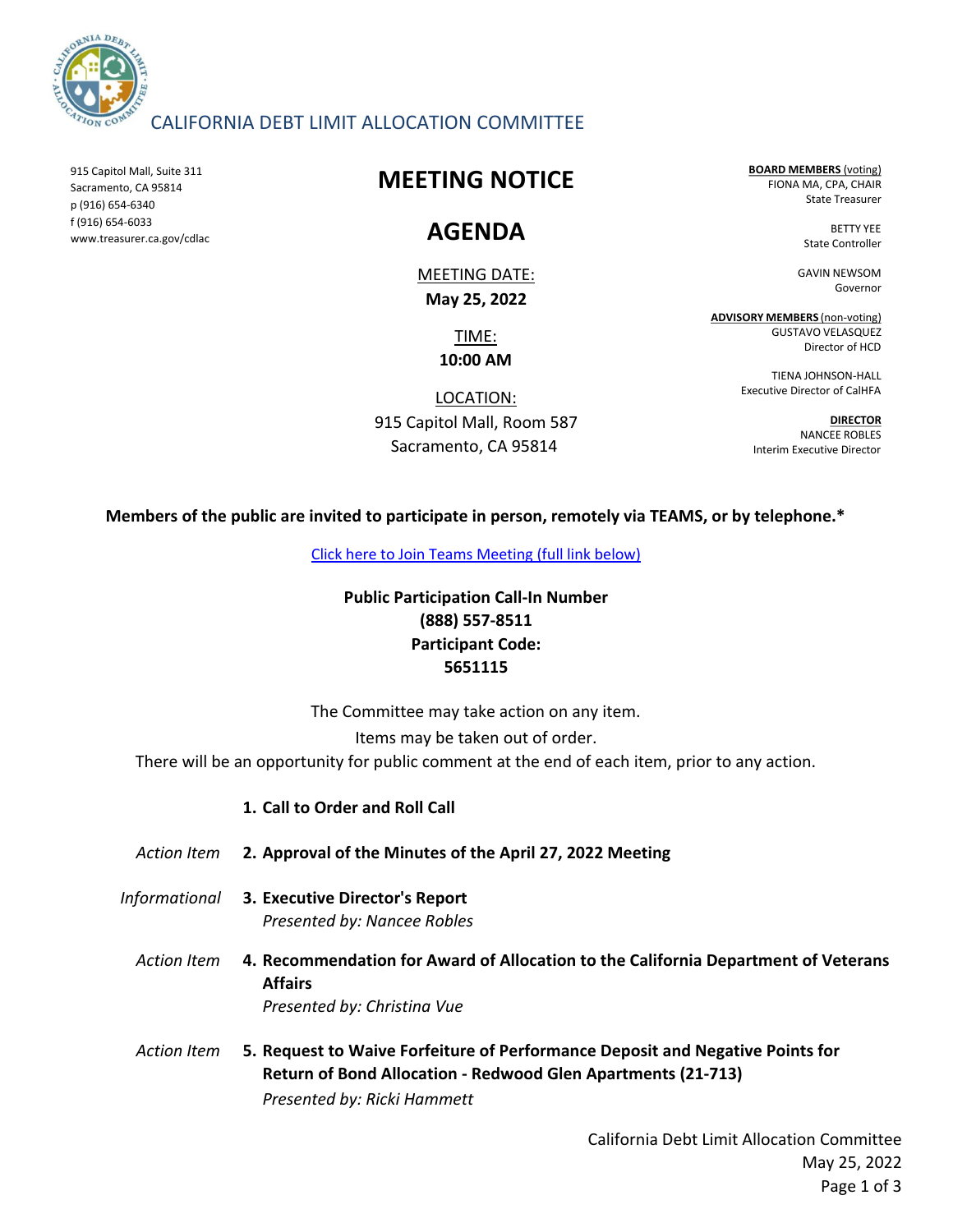

## CALIFORNIA DEBT LIMIT ALLOCATION COMMITTEE

#### *Action Item* **6.** *Presented by: Ricki Hammett* **Consideration of Extensions of Deadlines Due to Volatile Market Conditions**

*Action Item* **7. Request for Extension of Bond Allocation Issuance Deadline for Qualified Residential Rental Projects** 

| <b>Project Number</b> | <b>Project Name</b>     |
|-----------------------|-------------------------|
| a. $CA-21-682$        | Poppy Grove I           |
| <b>b.</b> $CA-21-705$ | Poppy Grove III         |
| $c. CA-21-767$        | Villa St. Joseph        |
| $d. CA-21-730$        | 4995 Stockton Boulevard |

*Presented by: Ricki Hammett*

### **8. Public Comment**

### **9. Adjournment**

### **FOR ADDITIONAL INFORMATION**

Nancee Robles, Interim Executive Director, CDLAC 915 Capitol Mall, Room 485, Sacramento, CA 95814 (916) 654-6340

[www.treasurer.ca.gov/cdlac](http://www.treasurer.ca.gov/cdlac) *This notice may also be found on the following Internet site:*

Interested members of the public may use the call-in number or TEAMS to listen to and/or comment on items before the California Debt Limit Allocation Committee. Additional instructions will be provided to participants once they call the indicated number or join via TEAMS. The call-in number and TEAMS information are provided as an option for public participation but the Committee is not responsible for unforeseen technical difficulties that may occur. The Committee is under no obligation to postpone or delay its meeting in the event such technical difficulties occur during or before the meeting.

The California Debt Limit Allocation Committee (CDLAC) complies with the Americans with Disabilities Act (ADA) by ensuring that the facilities are accessible to persons with disabilities, and providing this notice and information given to the members of the CDLAC in appropriate alternative formats when requested. If you need further assistance, including disability-related modifications or accommodations, you may contact CDLAC staff no later than five calendar days before the meeting at (916) 654-6340 and Telecommunication Device for the Deaf (TDD) at (916) 654-9922.